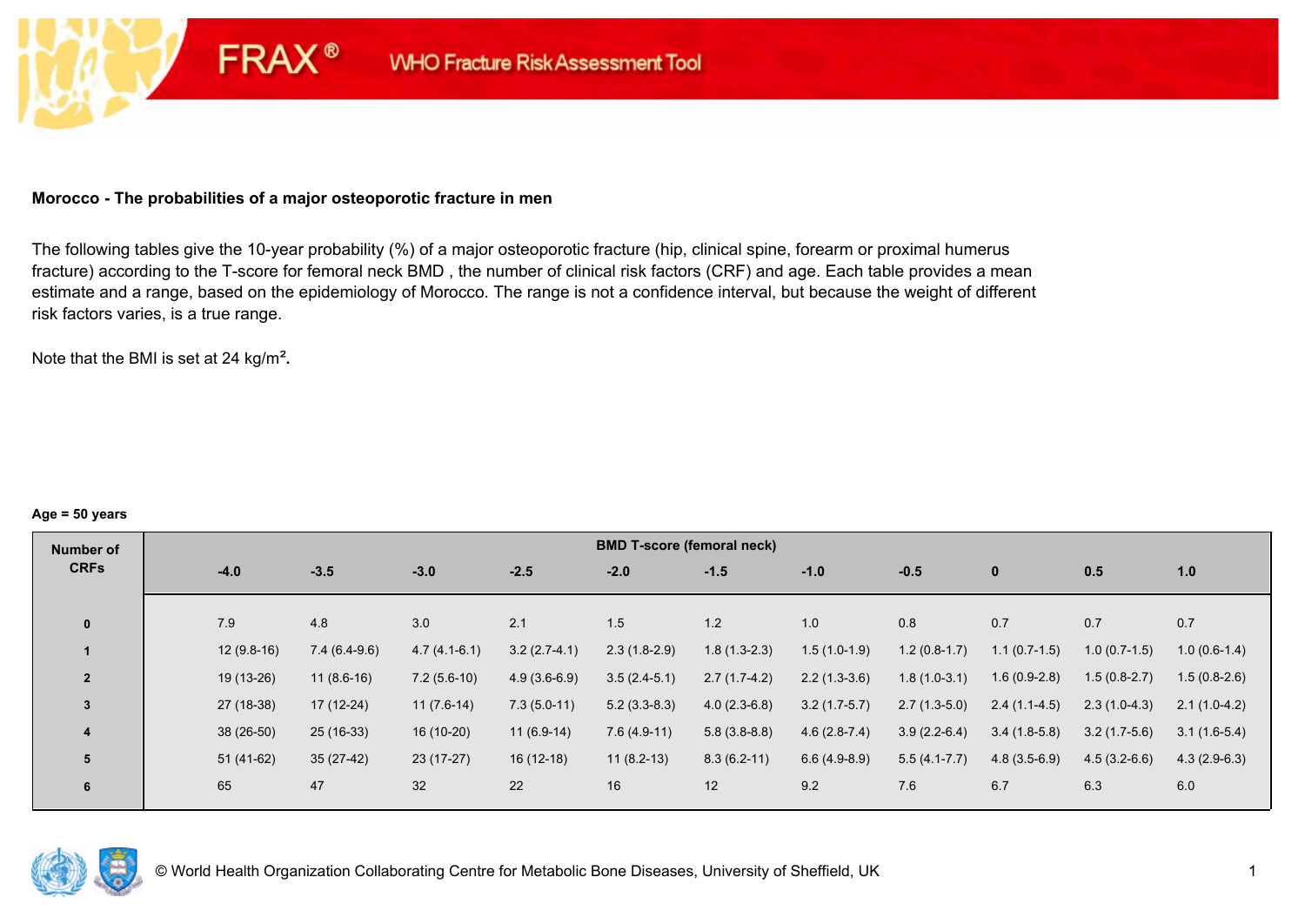# **Age = 55 years**

**FRAX®** 

| Number of               |             |               |                |                | <b>BMD T-score (femoral neck)</b> |                |                |                |                |                |                |
|-------------------------|-------------|---------------|----------------|----------------|-----------------------------------|----------------|----------------|----------------|----------------|----------------|----------------|
| <b>CRFs</b>             | $-4.0$      | $-3.5$        | $-3.0$         | $-2.5$         | $-2.0$                            | $-1.5$         | $-1.0$         | $-0.5$         | $\mathbf{0}$   | 0.5            | 1.0            |
| $\mathbf{0}$            | 9.0         | 5.7           | 3.8            | 2.6            | 1.9                               | 1.5            | 1.2            | 1.0            | 0.9            | 0.9            | 0.8            |
|                         | $14(11-17)$ | $8.6(7.8-11)$ | $5.7(5.0-7.0)$ | $4.0(3.3-4.9)$ | $2.9(2.3-3.6)$                    | $2.3(1.7-2.8)$ | $1.8(1.3-2.4)$ | $1.5(1.0-2.1)$ | $1.4(0.9-1.9)$ | $1.3(0.8-1.8)$ | $1.2(0.8-1.7)$ |
| $\overline{2}$          | $20(15-27)$ | $13(10-18)$   | $8.6(6.8-12)$  | $6.0(4.5-8.1)$ | $4.4(3.0-6.3)$                    | $3.4(2.2-5.1)$ | $2.7(1.6-4.4)$ | $2.3(1.3-3.8)$ | $2.0(1.1-3.5)$ | $1.9(1.0-3.3)$ | $1.8(0.9-3.1)$ |
| 3                       | 28 (21-37)  | 19 (14-24)    | $13(9.2-17)$   | $8.7(6.2-13)$  | $6.4(4.1-10)$                     | $4.9(2.9-8.2)$ | $3.9(2.1-6.9)$ | $3.3(1.7-6.0)$ | $2.9(1.4-5.5)$ | $2.7(1.3-5.2)$ | $2.6(1.2-4.9)$ |
| $\overline{\mathbf{4}}$ | $39(28-49)$ | 27 (19-33)    | 18 (12-22)     | $13(8.6-16)$   | $9.2(6.2-13)$                     | $7.0(4.8-11)$  | $5.6(3.5-8.9)$ | $4.7(2.7-7.7)$ | $4.2(2.3-7.0)$ | $3.9(2.1-6.7)$ | $3.7(1.9-6.3)$ |
| 5                       | $51(43-60)$ | 36 (29-43)    | 25 (20-29)     | $18(14-21)$    | $13(10-16)$                       | $9.9(7.6-13)$  | $7.9(6.1-11)$  | $6.5(5.0-9.1)$ | $5.8(4.2-8.3)$ | $5.4(3.8-7.8)$ | $5.1(3.5-7.4)$ |
| 6                       | 64          | 48            | 34             | 25             | 18                                | 14             | 11             | 9.0            | 8.0            | 7.4            | 7.0            |

## **Age = 60 years**

| Number of               |             |               |                |                | <b>BMD T-score (femoral neck)</b> |                |                |                 |                |                |                |
|-------------------------|-------------|---------------|----------------|----------------|-----------------------------------|----------------|----------------|-----------------|----------------|----------------|----------------|
| <b>CRFs</b>             | $-4.0$      | $-3.5$        | $-3.0$         | $-2.5$         | $-2.0$                            | $-1.5$         | $-1.0$         | $-0.5$          | $\mathbf{0}$   | 0.5            | 1.0            |
| $\mathbf{0}$            | 9.4         | 6.3           | 4.4            | 3.2            | 2.4                               | 1.9            | 1.5            | 1.3             | 1.2            | 1.1            | 1.0            |
|                         | $14(12-16)$ | $9.4(8.5-11)$ | $6.5(5.6-7.8)$ | $4.7(3.9-5.6)$ | $3.6(2.8-4.2)$                    | $2.8(2.1-3.5)$ | $2.2(1.6-2.9)$ | $1.9(1.3-2.5)$  | $1.7(1.1-2.3)$ | $1.6(1.0-2.2)$ | $1.4(0.9-2.1)$ |
| $\overline{2}$          | $20(16-26)$ | $14(11-18)$   | $9.5(7.7-13)$  | $6.9(5.3-9.1)$ | $5.2(3.7-7.3)$                    | $4.1(2.7-6.1)$ | $3.3(2.0-5.1)$ | $2.7(1.6-4.4)$  | $2.5(1.4-4.1)$ | $2.3(1.2-3.8)$ | $2.1(1.1-3.6)$ |
| 3                       | $27(21-34)$ | 19 (15-24)    | 14 (10-18)     | $9.9(7.2-14)$  | $7.5(5.0-11)$                     | $5.8(3.6-9.5)$ | $4.7(2.7-8.0)$ | $3.9(2.1-6.9)$  | $3.5(1.8-6.4)$ | $3.2(1.6-6.0)$ | $3.0(1.4-5.6)$ |
| $\overline{\mathbf{4}}$ | $37(28-43)$ | $27(20-31)$   | 19 (14-23)     | $14(10-18)$    | $11(7.5-15)$                      | $8.2(5.8-12)$  | $6.6(4.3-10)$  | $5.5(3.3-8.8)$  | $4.9(2.8-8.2)$ | $4.5(2.5-7.6)$ | $4.2(2.3-7.2)$ |
| 5                       | 47 (41-53)  | $35(30-40)$   | 26 (21-30)     | 19 (16-23)     | $15(12-18)$                       | $11(9.0-15)$   | $9.1(7.2-12)$  | $7.5(5.8-11)$   | $6.8(5.0-9.7)$ | $6.2(4.4-9.0)$ | $5.8(4.0-8.5)$ |
| 6                       | 58          | 45            | 34             | 26             | 20                                | 15             | 12             | 10 <sup>1</sup> | 9.2            | 8.4            | 7.8            |

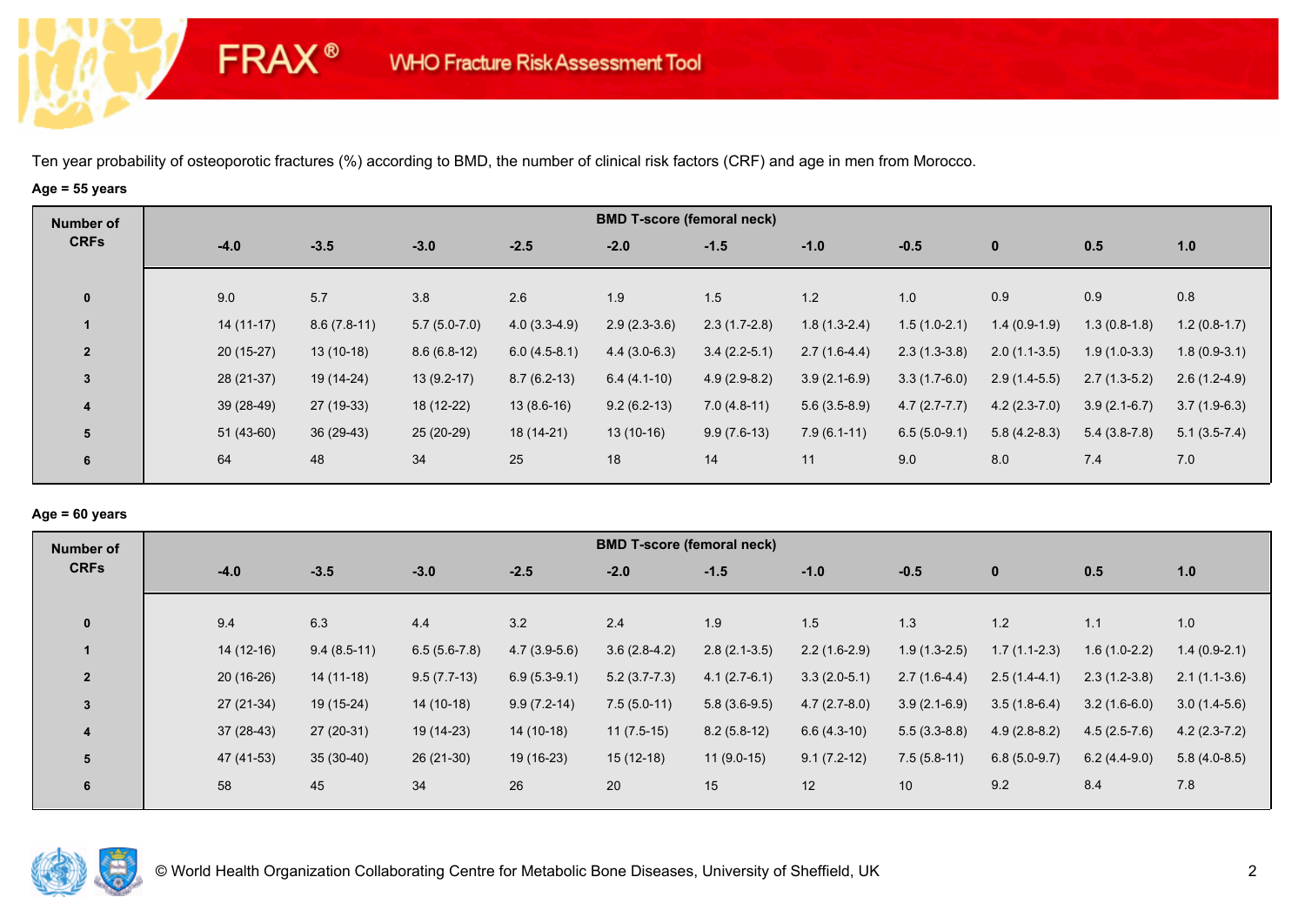# **Age = 65 years**

**FRAX®** 

| Number of               |             |               |                |                | <b>BMD T-score (femoral neck)</b> |                |                |                |                  |                |                |
|-------------------------|-------------|---------------|----------------|----------------|-----------------------------------|----------------|----------------|----------------|------------------|----------------|----------------|
| <b>CRFs</b>             | $-4.0$      | $-3.5$        | $-3.0$         | $-2.5$         | $-2.0$                            | $-1.5$         | $-1.0$         | $-0.5$         | $\mathbf{0}$     | 0.5            | 1.0            |
| $\mathbf 0$             | 9.2         | 6.5           | 4.7            | 3.5            | 2.7                               | 2.1            | 1.7            | 1.4            | 1.3              | 1.1            | 1.0            |
| $\blacktriangleleft$    | $13(12-15)$ | $9.4(8.3-11)$ | $6.8(5.8-7.8)$ | $5.1(4.1-5.8)$ | $3.9(3.0-4.5)$                    | $3.0(2.3-3.7)$ | $2.4(1.7-3.1)$ | $2.0(1.4-2.7)$ | $1.8(1.2-2.5)$   | $1.6(1.1-2.3)$ | $1.5(1.0-2.1)$ |
| $\overline{2}$          | 18 (15-23)  | $13(11-16)$   | $9.7(7.9-12)$  | $7.2(5.6-9.4)$ | $5.5(4.0-7.6)$                    | $4.3(3.0-6.3)$ | $3.5(2.2-5.3)$ | $2.9(1.8-4.6)$ | $2.6(1.5-4.2)$   | $2.4(1.3-3.9)$ | $2.2(1.2-3.6)$ |
| $\mathbf{3}$            | 25 (20-30)  | 18 (14-22)    | 14 (11-18)     | $10(7.7-14)$   | $7.8(5.5-11)$                     | $6.1(4.0-9.5)$ | $4.9(3.0-8.0)$ | $4.1(2.4-7.0)$ | $3.7(2.0-6.4)$   | $3.3(1.7-5.9)$ | $3.0(1.5-5.5)$ |
| $\overline{\mathbf{4}}$ | $33(26-38)$ | 25 (19-29)    | 18 (14-23)     | $14(10-18)$    | $11(8.0-15)$                      | $8.5(6.2-12)$  | $6.8(4.7-10)$  | $5.7(3.7-9.0)$ | $5.1(3.1 - 8.2)$ | $4.6(2.7-7.6)$ | $4.2(2.3-7.1)$ |
| 5                       | 41 (37-46)  | $32(28-36)$   | 25 (21-29)     | 19 (16-23)     | $15(12-18)$                       | $11(9.4-15)$   | $9.2(7.5-13)$  | $7.7(6.1-11)$  | $6.9(5.2-9.8)$   | $6.2(4.5-9.0)$ | $5.7(4.0-8.4)$ |
| 6                       | 50          | 40            | 32             | 25             | 19                                | 15             | 12             | 10             | 9.2              | 8.3            | 7.6            |

### **Age = 70 years**

| Number of      |        |              |               |                |                | <b>BMD T-score (femoral neck)</b> |                |                |                |                |                  |                |
|----------------|--------|--------------|---------------|----------------|----------------|-----------------------------------|----------------|----------------|----------------|----------------|------------------|----------------|
| <b>CRFs</b>    | $-4.0$ |              | $-3.5$        | $-3.0$         | $-2.5$         | $-2.0$                            | $-1.5$         | $-1.0$         | $-0.5$         | $\mathbf{0}$   | 0.5              | 1.0            |
| $\mathbf{0}$   | 8.0    |              | 5.9           | 4.5            | 3.4            | 2.6                               | 2.1            | 1.7            | 1.4            | 1.3            | 1.1              | 1.0            |
|                |        | $12(9.9-15)$ | $8.8(7.2-11)$ | $6.5(5.2-8.2)$ | $4.9(3.9-6.1)$ | $3.8(2.9-4.7)$                    | $3.0(2.2-3.6)$ | $2.3(1.7-2.9)$ | $2.0(1.4-2.4)$ | $1.7(1.2-2.1)$ | $1.5(1.1-1.8)$   | $1.4(0.9-1.7)$ |
| $\overline{2}$ |        | $17(13-22)$  | $13(9.7-17)$  | $9.5(7.1-13)$  | $7.1(5.2-9.6)$ | $5.4(3.9-7.4)$                    | $4.2(2.9-5.8)$ | $3.3(2.2-4.6)$ | $2.7(1.8-3.8)$ | $2.4(1.5-3.4)$ | $2.1(1.3-3.0)$   | $1.9(1.1-2.7)$ |
| $\overline{3}$ |        | 24 (19-31)   | 18 (14-24)    | $14(9.9-18)$   | $10(7.2-14)$   | $7.8(5.3-11)$                     | $5.9(4.0-8.6)$ | $4.6(3.0-6.8)$ | $3.8(2.4-5.7)$ | $3.3(2.0-5.0)$ | $2.8(1.7-4.4)$   | $2.5(1.5-4.0)$ |
| 4              |        | $33(26-40)$  | 25 (19-31)    | 19 (14-24)     | $15(11-19)$    | $11(7.9-14)$                      | $8.4(5.9-11)$  | $6.5(4.5-9.0)$ | $5.3(3.6-7.5)$ | $4.4(3.0-6.5)$ | $3.8(2.6-5.8)$   | $3.4(2.2-5.2)$ |
| 5              |        | 43 (36-48)   | 34 (28-39)    | $27(21-31)$    | $20(16-24)$    | $15(12-19)$                       | $12(9.2-15)$   | $9.0(7.1-12)$  | $7.3(5.7-9.5)$ | $6.1(4.8-8.1)$ | $5.2(4.1 - 7.1)$ | $4.5(3.6-6.3)$ |
| 6              | 53     |              | 44            | 36             | 28             | 21                                | 16             | 13             | 10             | 8.2            | 6.9              | 6.0            |

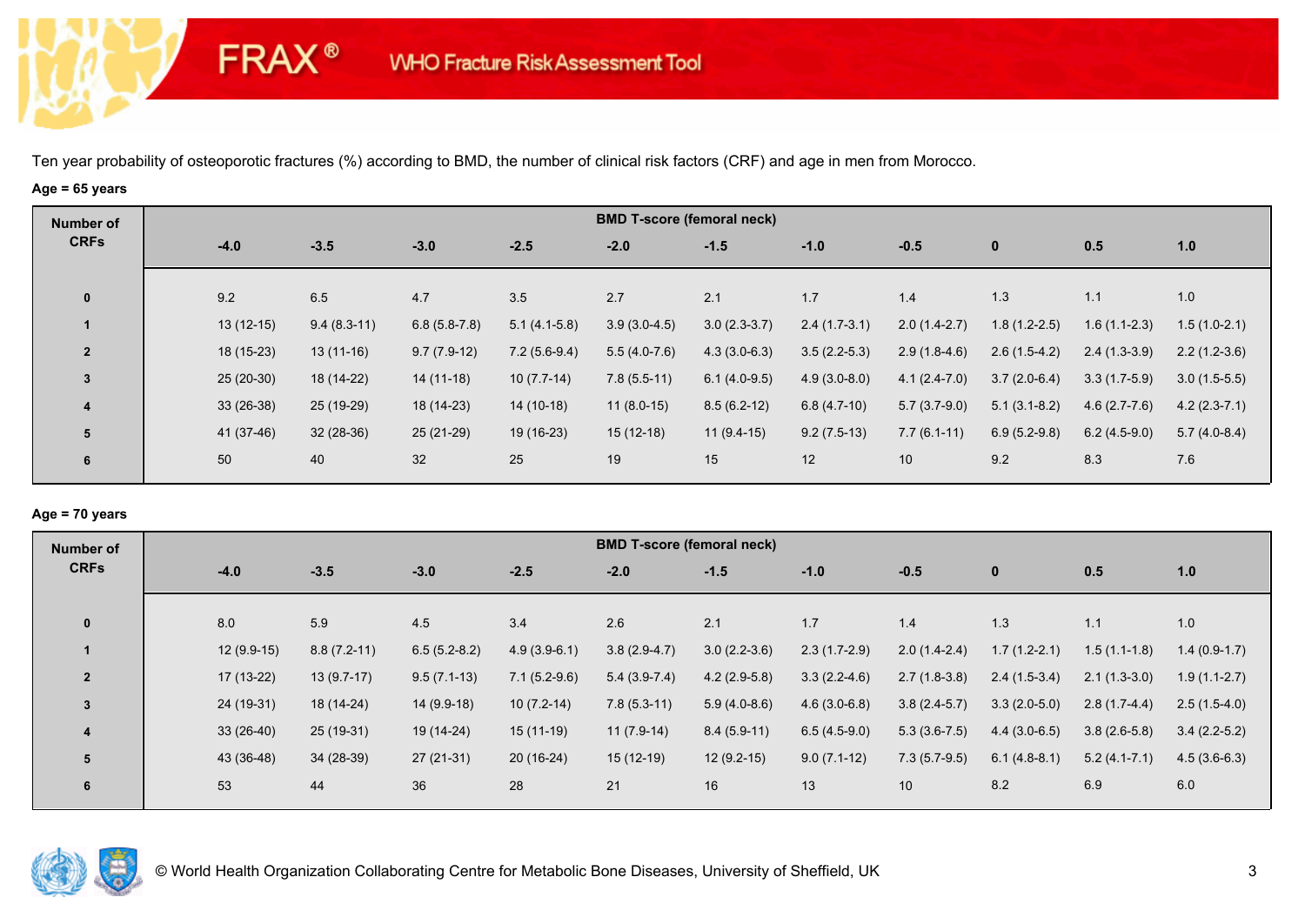# **Age = 75 years**

**FRAX®** 

| Number of               |              |               |               |                | <b>BMD T-score (femoral neck)</b> |                |                |                |                |                |                |
|-------------------------|--------------|---------------|---------------|----------------|-----------------------------------|----------------|----------------|----------------|----------------|----------------|----------------|
| <b>CRFs</b>             | $-4.0$       | $-3.5$        | $-3.0$        | $-2.5$         | $-2.0$                            | $-1.5$         | $-1.0$         | $-0.5$         | $\mathbf{0}$   | 0.5            | 1.0            |
| $\mathbf 0$             | 6.8          | 5.3           | 4.1           | 3.2            | 2.5                               | 2.0            | 1.6            | 1.4            | 1.2            | 1.1            | 1.0            |
|                         | $11(7.9-20)$ | $8.4(6.0-15)$ | $6.5(4.5-11)$ | $5.0(3.5-8.4)$ | $3.9(2.7-6.3)$                    | $3.0(2.1-4.7)$ | $2.4(1.7-3.6)$ | $2.0(1.4-2.8)$ | $1.7(1.2-2.3)$ | $1.5(1.0-1.9)$ | $1.3(0.9-1.6)$ |
| $\overline{2}$          | $17(11-27)$  | $13(8.1-21)$  | $10(6.2-16)$  | $7.7(4.7-12)$  | $5.9(3.6-9.2)$                    | $4.5(2.8-7.0)$ | $3.5(2.2-5.3)$ | $2.9(1.8-4.2)$ | $2.4(1.5-3.5)$ | $2.1(1.3-2.9)$ | $1.8(1.1-2.4)$ |
| $\mathbf{3}$            | $25(15-35)$  | 19 (11-28)    | $15(8.6-22)$  | $12(6.5-17)$   | $8.9(5.0-13)$                     | $6.8(3.8-10)$  | $5.2(3.0-7.7)$ | $4.2(2.4-6.2)$ | $3.5(2.0-5.1)$ | $2.9(1.7-4.2)$ | $2.5(1.5-3.6)$ |
| $\overline{\mathbf{4}}$ | 34 (20-44)   | 28 (16-36)    | $22(12-29)$   | $17(9.2-23)$   | $13(7.1-18)$                      | $10(5.5-14)$   | $7.8(4.2-11)$  | $6.2(3.5-8.4)$ | $5.0(2.9-6.8)$ | $4.1(2.5-5.7)$ | $3.4(2.1-4.7)$ |
| 5                       | 45 (27-52)   | $38(21-44)$   | $31(17-37)$   | 25 (13-30)     | 19 (10-23)                        | $15(8.0-18)$   | $11(6.3-14)$   | $9.0(5.2-11)$  | $7.2(4.4-9.2)$ | $5.8(3.8-7.5)$ | $4.8(3.3-6.2)$ |
| 6                       | 57           | 49            | 41            | 34             | 27                                | 21             | 17             | 13             | 10             | 8.3            | 6.7            |

### **Age = 80 years**

| Number of      |               |               |               |                | <b>BMD T-score (femoral neck)</b> |                |                |                |                |                |                |
|----------------|---------------|---------------|---------------|----------------|-----------------------------------|----------------|----------------|----------------|----------------|----------------|----------------|
| <b>CRFs</b>    | $-4.0$        | $-3.5$        | $-3.0$        | $-2.5$         | $-2.0$                            | $-1.5$         | $-1.0$         | $-0.5$         | $\mathbf{0}$   | 0.5            | 1.0            |
|                |               |               |               |                |                                   |                |                |                |                |                |                |
| $\mathbf{0}$   | 5.9           | 4.7           | 3.7           | 3.0            | 2.4                               | 1.9            | 1.6            | 1.4            | 1.2            | 1.1            | 0.9            |
|                | $9.2(6.5-17)$ | $7.3(5.1-13)$ | $5.8(4.0-10)$ | $4.6(3.2-8.1)$ | $3.7(2.5-6.3)$                    | $2.9(2.0-4.9)$ | $2.4(1.6-3.8)$ | $2.0(1.4-3.1)$ | $1.7(1.2-2.5)$ | $1.5(1.0-2.1)$ | $1.3(0.9-1.7)$ |
| $\overline{2}$ | $14(8.8-23)$  | $11(7.0-18)$  | $8.9(5.5-15)$ | $7.0(4.3-11)$  | $5.6(3.4-8.9)$                    | $4.4(2.7-7.0)$ | $3.5(2.2-5.5)$ | $2.9(1.8-4.5)$ | $2.5(1.5-3.7)$ | $2.1(1.3-3.0)$ | $1.8(1.1-2.5)$ |
| 3              | $20(12-30)$   | $17(9.4-25)$  | $13(7.5-20)$  | $11(5.9-16)$   | $8.3(4.7-12)$                     | $6.6(3.7-9.8)$ | $5.2(3.0-7.7)$ | $4.3(2.5-6.3)$ | $3.6(2.1-5.1)$ | $3.0(1.8-4.3)$ | $2.5(1.5-3.6)$ |
| 4              | 28 (16-37)    | $23(13-31)$   | 19 (10-26)    | $15(8.1-21)$   | $12(6.5-17)$                      | $9.7(5.2-13)$  | $7.7(4.2-10)$  | $6.3(3.5-8.5)$ | $5.2(2.9-7.0)$ | $4.3(2.5-5.8)$ | $3.6(2.1-4.8)$ |
| 5              | $38(21-44)$   | $32(17-38)$   | 27 (14-32)    | $22(11-26)$    | 18 (8.9-21)                       | $14(7.1-17)$   | $11(5.7-14)$   | $9.1(4.8-11)$  | $7.5(4.1-9.4)$ | $6.1(3.5-7.8)$ | $5.0(3.0-6.5)$ |
| 6              | 49            | 42            | 36            | 30             | 24                                | 20             | 16             | 13             | 11             | 8.7            | 7.2            |